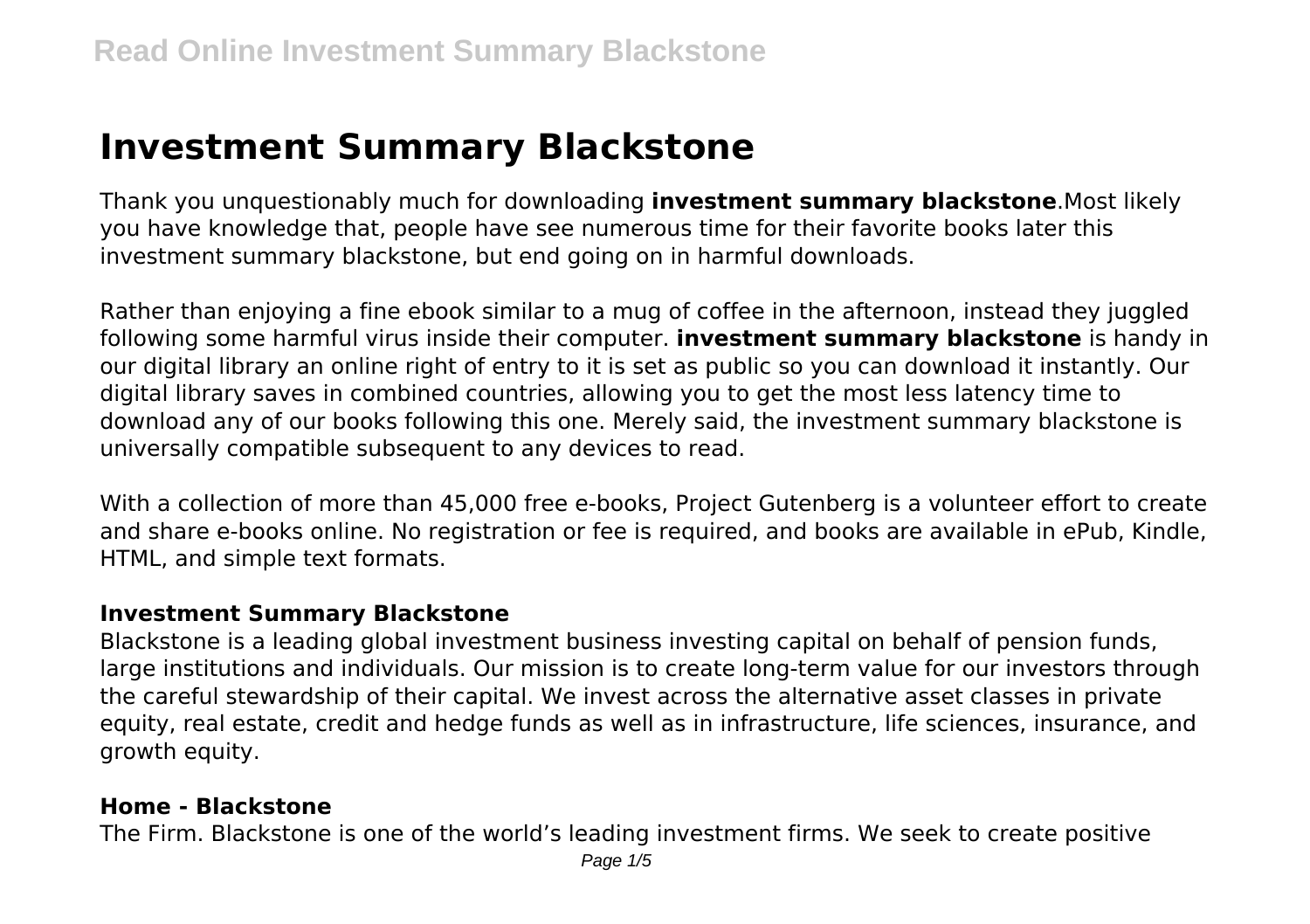economic impact and long-term value for our investors, the companies in which we invest, and the communities in which we live and work. Learn More.

#### **The Firm - Blackstone**

Blackstone Cookie Policy This website uses cookies, including third-party cookies, in order to obtain information about your visit to the website and make this website better. Please click on the link "Learn More" if you would like more information about the cookies used on this website and how to change your cookie settings. Otherwise, we will ...

#### **Investors - Blackstone**

March 2016 | Investment Summary FOR PURCHASE BY QUALIFIED CLIENTS ONLY Blackstone Real Estate Income Fund II (BREIF) Registered Fund Focused on Liquid Commercial Real Estate Debt Investment Products: Are not FDIC insured, are not guaranteed, may lose value.

#### **Investment Summary - Blackstone**

Founded in 1985, The Blackstone Group is an private equity firm based in New York, New York. The firm's investment vehicles include private equity, real estate, public debt and equity, noninvestment grade credit, real assets, and secondary funds.

# **The Blackstone Group Investor Profile: Portfolio & Exits ...**

The Blackstone Group Inc. ("Blackstone") is a leading global investment manager. The real estate group of Blackstone, Blackstone Real Estate, is our sponsor and an affiliate of our advisor. Information regarding Blackstone and Blackstone Real Estate is included to provide information regarding the experience of our sponsor and its affiliates.

# **Why Blackstone - BREIT**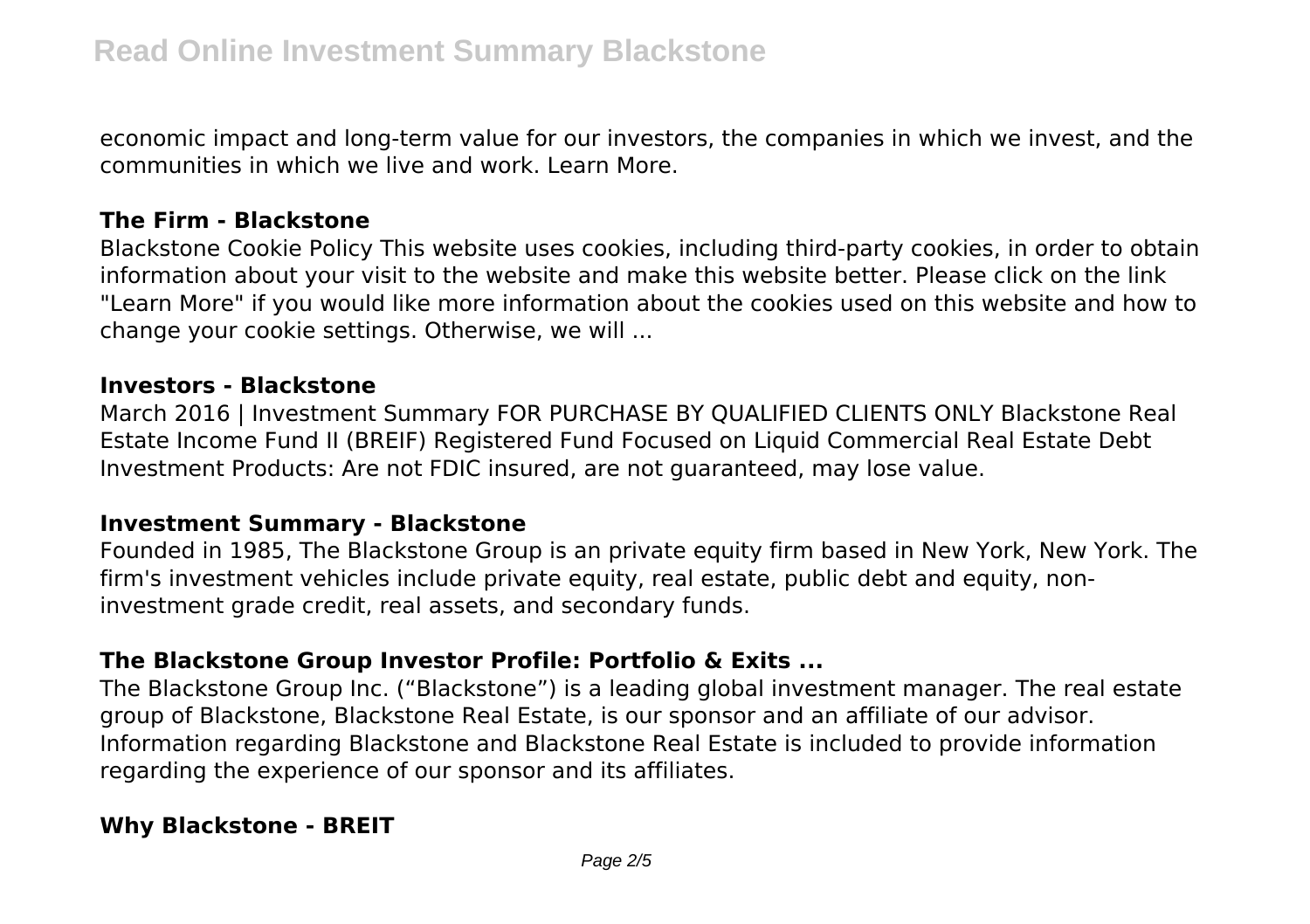Blackstone is one of the world's largest alternative asset managers, with \$554B assets under management. Blackstone Real Estate is a leading global commercial real estate platform with \$157B investor capital under management7.

## **Blackstone Real Estate Income Trust (BREIT)**

In 2018, private equity funds managed by Blackstone – together with Canada Pension Plan Investment Board and GIC – acquired a majority stake in Thomson Reuters' Financial & Risk business, now known as Refinitiv.

### **Private Equity - Blackstone**

The Blackstone Group Inc. is a multinational private equity alternative investment management and financial services firm based in Midtown Manhattan, New York City. As the largest alternative investment firm in the world, Blackstone specializes in private equity, credit, and hedge fund investment strategies.

## **The Blackstone Group - Wikipedia**

Blackstone Real Estate is the industry leader in opportunistic, core plus and debt investing across the US, Europe and Asia. Mr. Caplan most recently served as Global Chief Investment Officer of Blackstone Real Estate and prior to that as Head of Real Estate Europe.

## **Our People - Blackstone**

Company Summary Headquartered in New York, The Blackstone Group Inc. is an asset manager of alternative investments and a provider of financial advisory services. As of Mar 31, 2020, total assets...

# **Blackstone Group Incthe - BX - Stock Price Today - Zacks**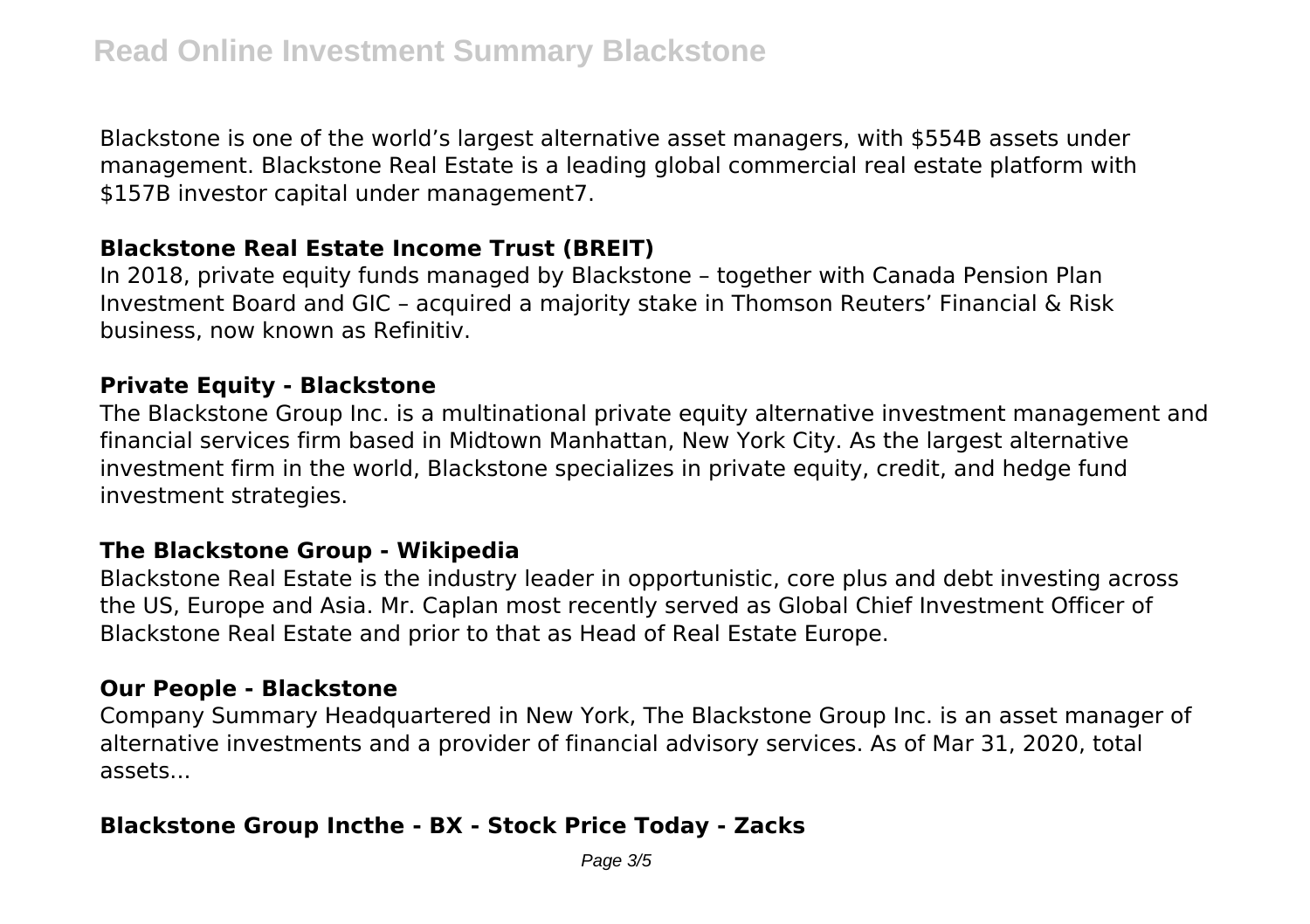The Blackstone Group LP is a global alternative investment management firm comprised of three business segments. These groups include corporate private equity, real estate, and alternative asset management.

### **The Blackstone Group Invests In Transtar | Mergr**

The strategic investment by Blackstone Life Sciences includes \$300 million in return for royalty payments on worldwide net sales of bardoxolone by Reata and its licensees, other than Kyowa Kirin...

### **Reata Pharmaceuticals, Inc. and Blackstone Life Sciences ...**

BlackRock, Inc. is an American global investment management corporation based in New York City. Founded in 1988, initially as a risk management and fixed income institutional asset manager, BlackRock is the world's largest asset manager, with \$7.4 trillion in assets under management as of end-Q4 2019.

## **BlackRock - Wikipedia**

The Blackstone Group LP is a global alternative investment management firm comprised of three business segments. These groups include corporate private equity, real estate, and alternative asset management.

## **The Blackstone Group Invests In Prime Succession | Mergr**

Blackstone has spent recent years investing heavily in Denmark's rental market. The government says the U.S. firm has taken advantage of a law that allows property owners to hike rents if they...

# **Blackstone Targeted as Denmark Slams 'Infamous' Investment ...**

Blackstone's own real estate arm was already robust, with a \$140 billion portfolio and hundreds of